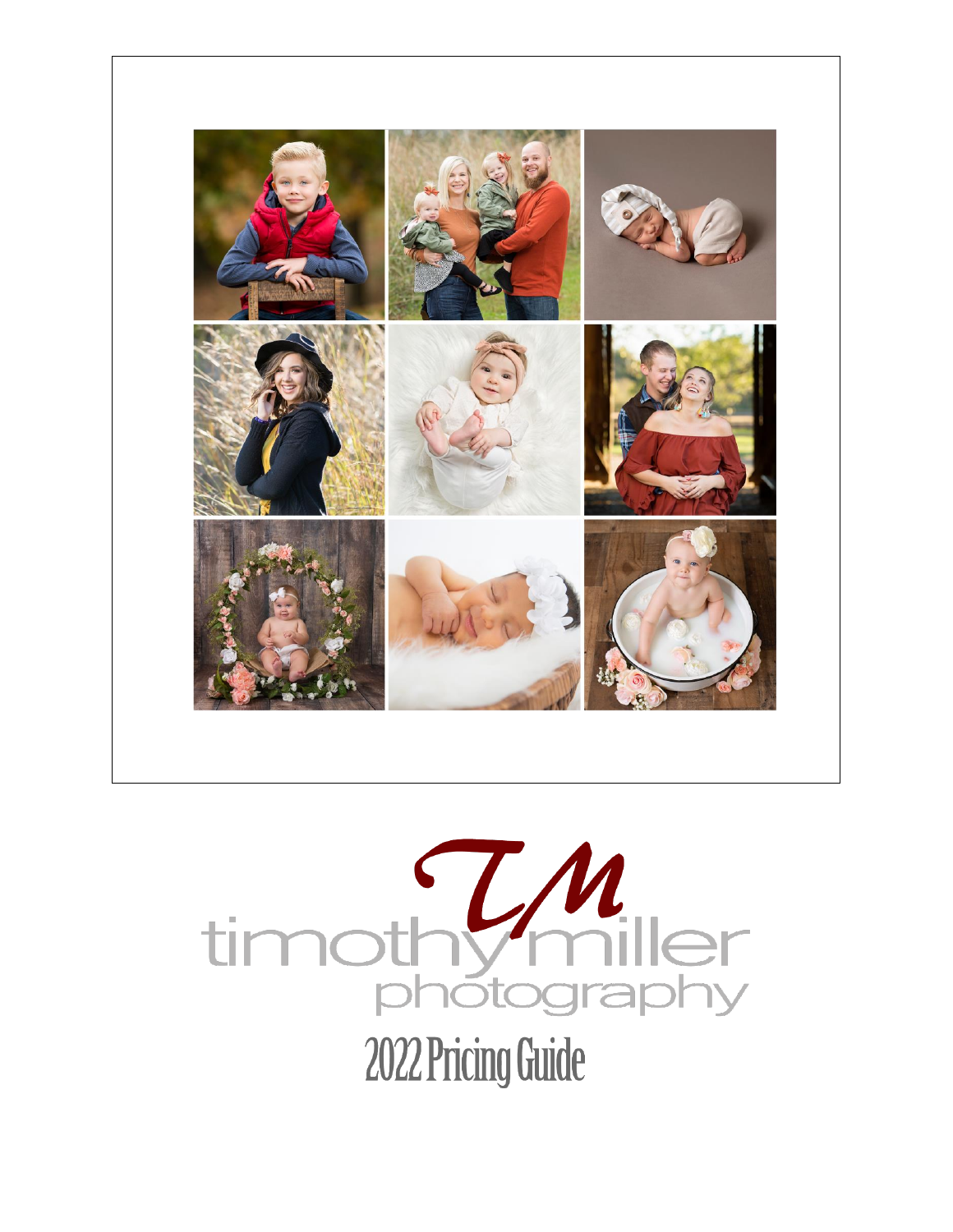

Hello, we are Tim and Lea Miller - a husband and wife team dedicated to providing quality photographic work at reasonable prices. We specialize in family, child and newborn photography as well as senior pictures and head shots. No, we do not do weddings or events. We leave those to the experts in their fields!

We strive to make our photo sessions relaxed, comfortable and fun. We believe the best photographs come from this type of environment. Every photographer is different in style, quality and price so take a look at our pricing information and check us out on Facebook to see if what we do is right for you. If so, give us a call at 502-644-4938 or send us a Facebook message at Facebook.com/TimothyMillerPhotography.

Thank you! Tim & Lea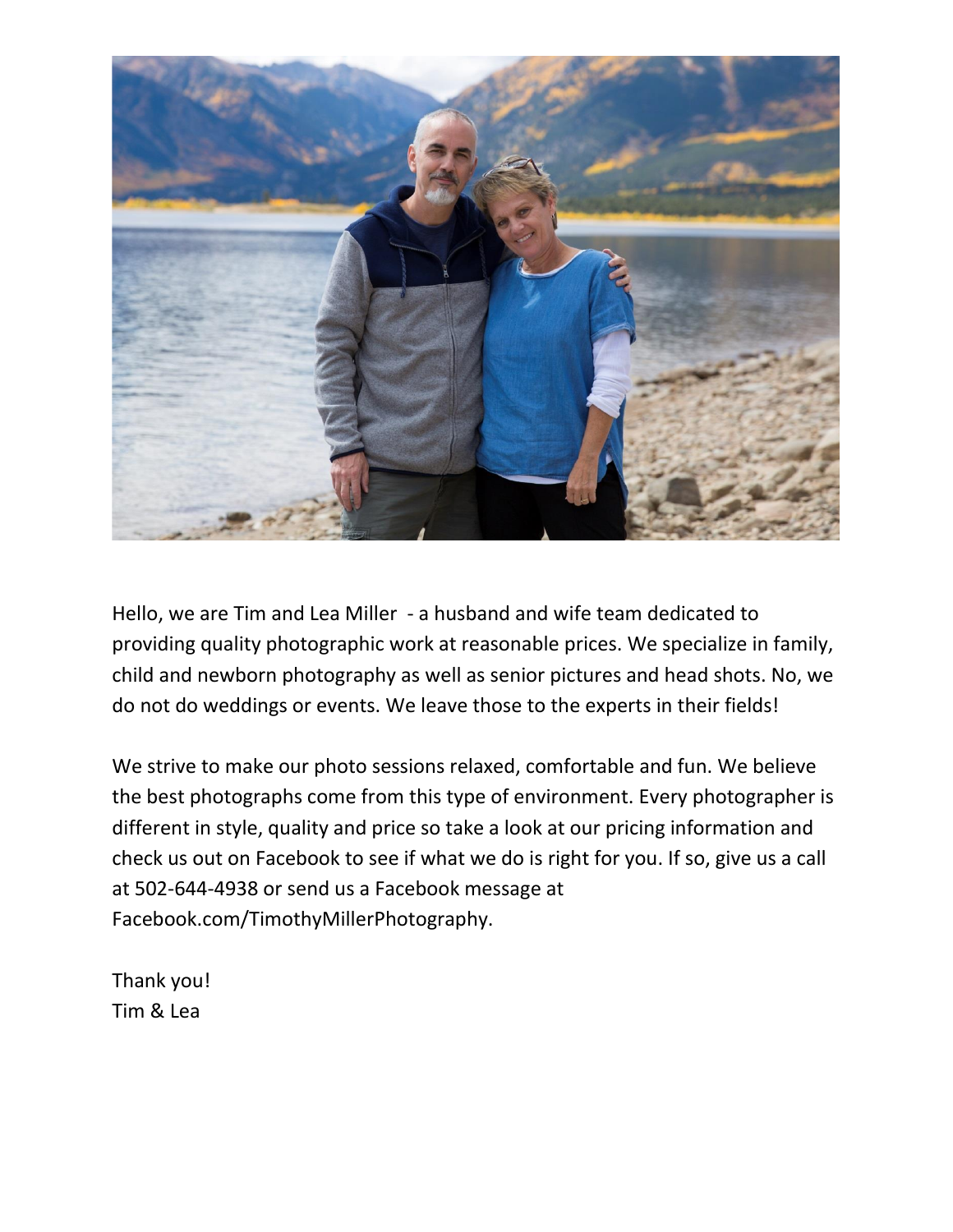#### Extended Session

When you need more time and want more photographs the Extended Session is for you. Take your time and get the shots you want either in the studio or on location.

The Extended Session includes: A two hour photo session Multiple clothing changes Online gallery with at least 15 professionally retouched photos 15 free photo downloads Full print rights

Studio \$275 Location \$325

Full Session

The Full Session is designed to give you plenty of time to get the shots you want for most situations either in the studio or on location.

The Full Session includes:

A 90 minute photo session

Multiple clothing changes

Online gallery with at least 12 professionally retouched photos

12 free photo downloads

Full print rights

Studio \$225 Location \$275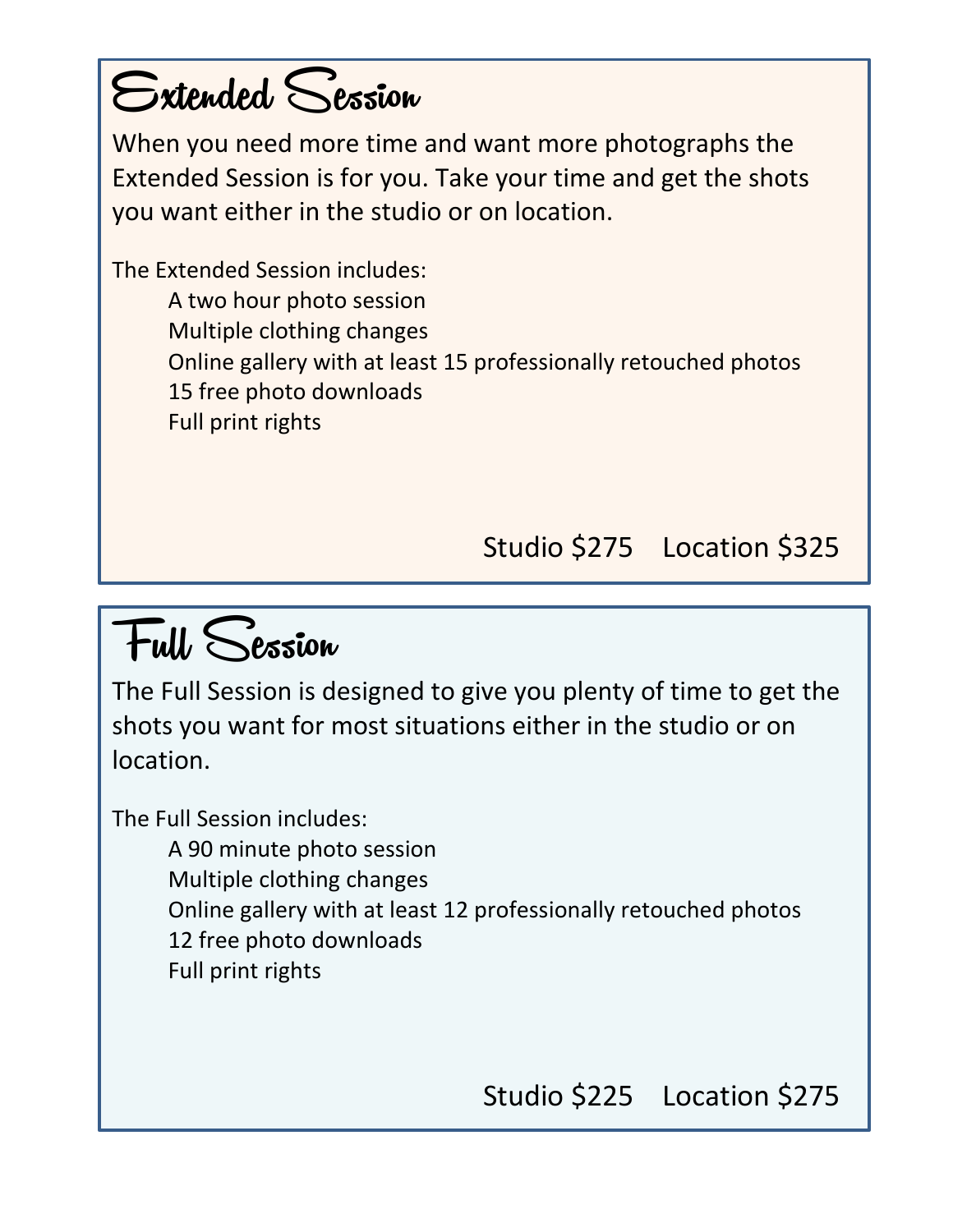

When you don't need a lot of time but you want a little more than what the Mini Session offers, the Small Session is the right choice. Get the shots you want either in the studio or on location.

The Small Session includes:

A 45 minute photo session One clothing change Online gallery with at least 8 professionally retouched photos 8 free photo downloads Full print rights

Studio \$150 Location \$200

Mini Session

With the Mini Session you can capture precious moments without spending a lot of time or money. Get the shots you want either in the studio or on location.

The Mini Session includes:

A 30 minute photo session Online gallery with at least 5 professionally retouched photos 5 free photo downloads Full print rights

Studio (only) \$100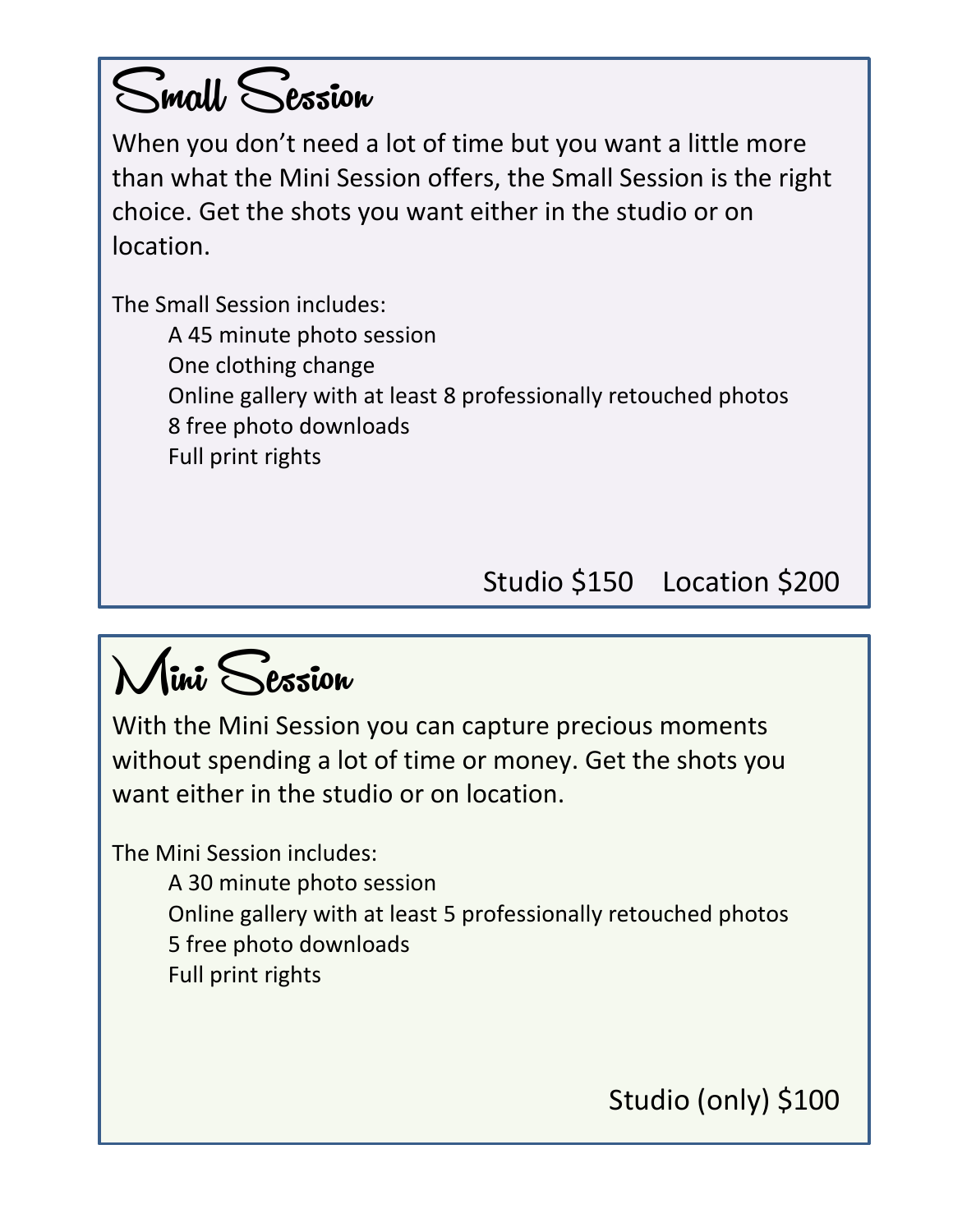

The Senior Session is designed to give you plenty of time to capture those milestone moments. Many seniors choose a Senior location session in addition to a studio Mini Session to enhance the package.

The Senior Session includes:

A 90 minute photo session Multiple clothing changes Online gallery with at least 15 professionally retouched photos 15 free photo downloads Full print rights

Studio \$255 Location \$300

## Newborn Session

The newborn session is designed to capture that precious time when your new baby has just arrived. These are special photo sessions - please see additional information on page 8.

The Newborn Session includes:

A 2-3 hour photo session Online gallery with at least 10 professionally retouched photos 10 free photo downloads Full print rights *\*We do not do newborn sessions at the client's home*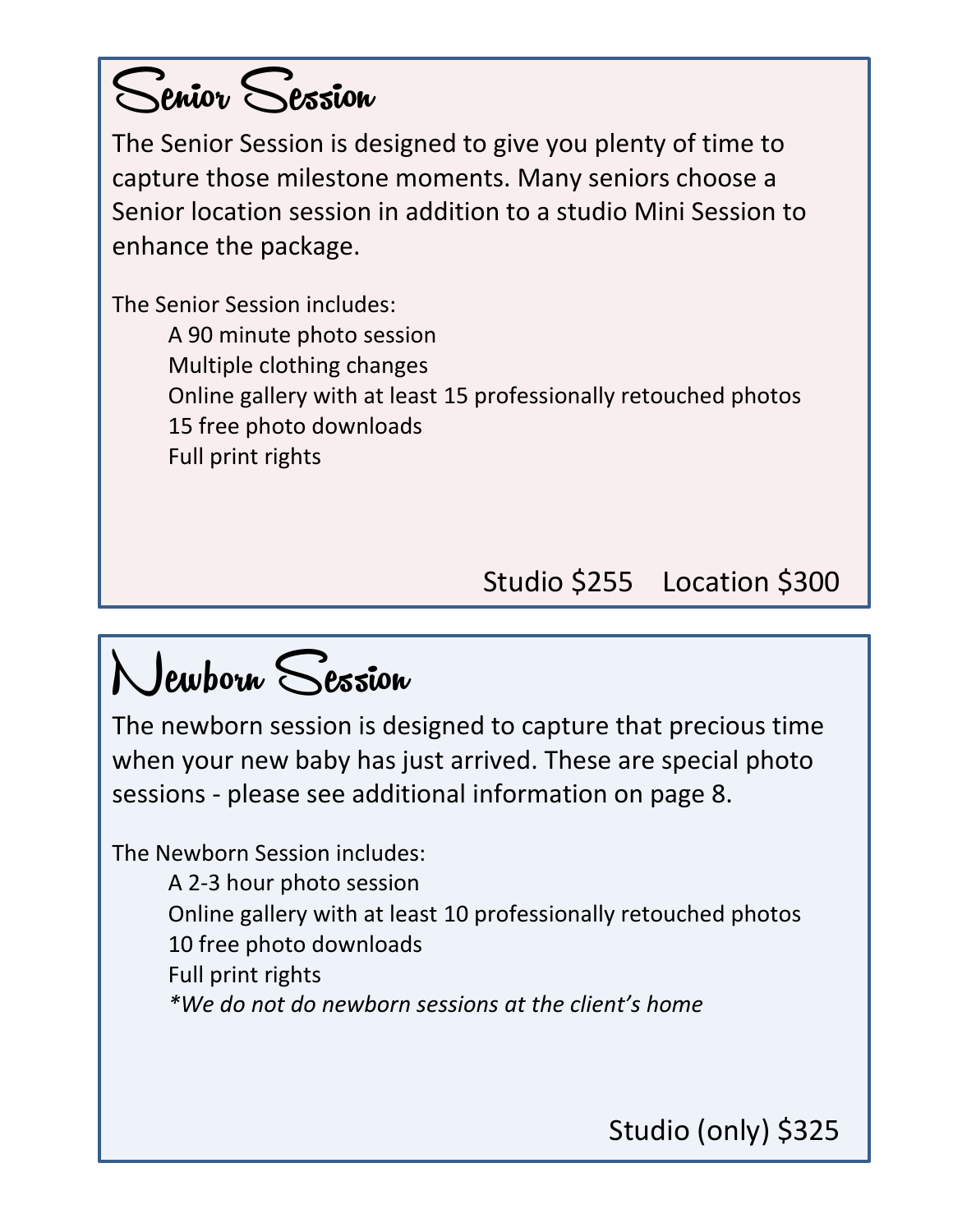# Our Studio

Lea and I have a small studio in our home we use for newborns, babies, toddlers, small families and head shots. We have dozens of backdrops for babies and toddlers and several solid color backdrops for families. We also have an assortment of props such as baskets, chairs, blankets, newborn stretch wraps, etc. But we're not big fans of elaborate props. We prefer a clean, bright, uncluttered style. We focus on capturing genuine emotions in bright, pleasant photographs!

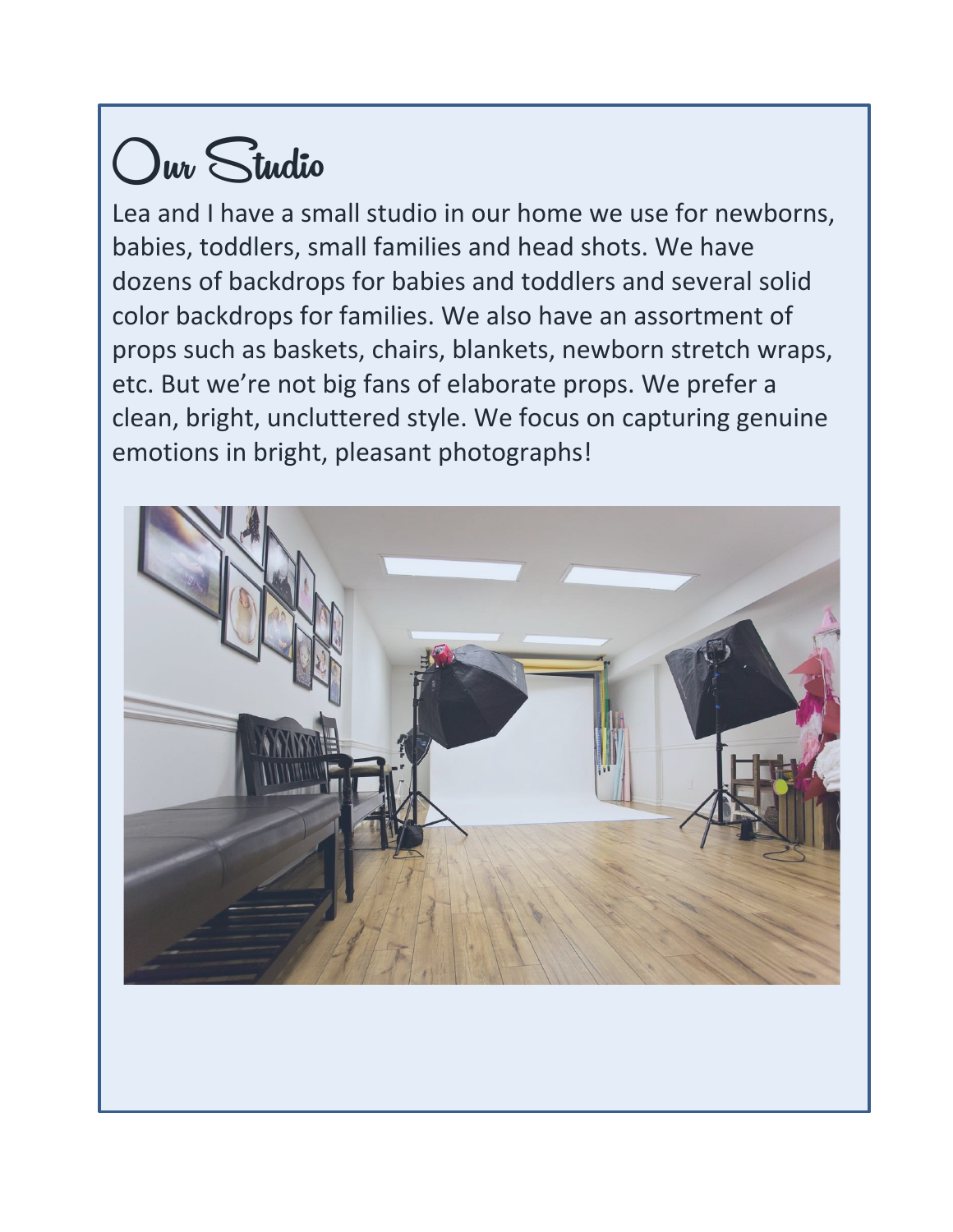## Newborn Sessions

Newborn sessions are very hard to schedule. Typically there is no way to know exactly when your new baby will arrive. We suggest you contact us before your due date and request a tentative date for your photo session. Newborn sessions should be done within the first 7 days after delivery if possible. Contact us as soon as possible after your baby arrives and we should be able to get something on the schedule that week.

On the day of your photo session be prepared to feed your baby once you arrive at the studio. Many times mothers will feed their baby, get them to sleep and then drive to the studio. This seldom works! In our experience, the best plan is to bring your baby to the studio ready to eat and sleep! Also be prepared to feed your baby at least once more during the session. We have a private area with a rocker if necessary.

If you plan to do family, mother/baby, father/baby or sibling pictures, we recommend wearing solid colors – preferably neutral colors such as white, beige, cream, etc. Baby can be wrapped in one of our many swaddling fabrics to coordinate with your family's color scheme. Newborn outfits seldom photograph well as they tend to swallow up the baby and make it difficult to see them in the pictures.

Note that we keep the studio very warm (~80 degrees) during newborn sessions. This is for the baby's comfort. It can start to feel pretty warm!

Finally, a newborn session can be quite long, sitting quietly in the darkened studio waiting for the baby to go to sleep. If you plan to bring a toddler along for sibling pictures it may be a good idea to bring another adult with you. Once the family/sibling pictures have been taken the other adult can take the toddler out for ice cream during the rest of the session. The toddler will be happier, and the baby will sleep better!